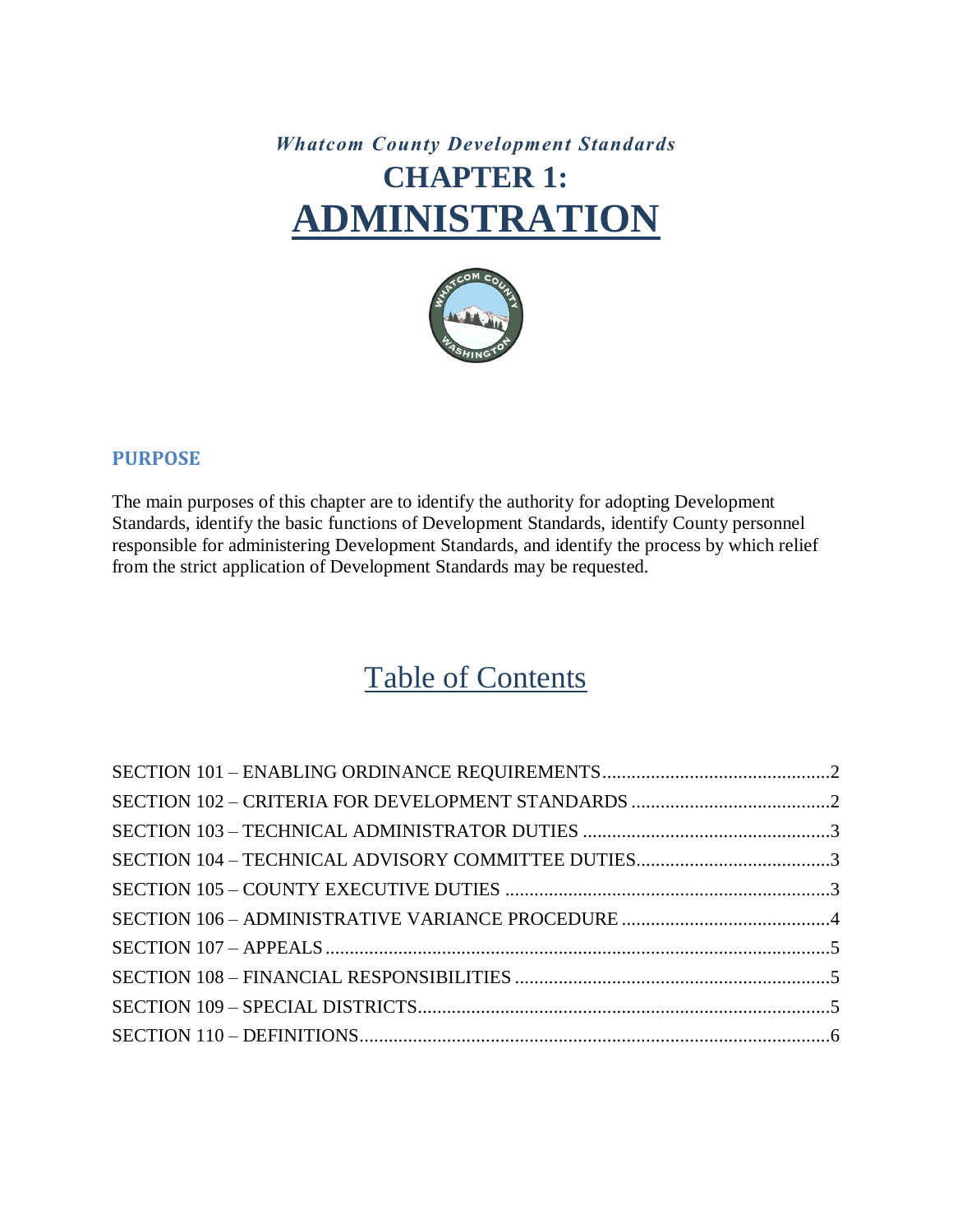# **SECTION 101 – ENABLING ORDINANCE REQUIREMENTS**

<span id="page-1-0"></span>[Section 12.08.035](https://www.codepublishing.com/WA/WhatcomCounty/#!/WhatcomCounty12/WhatcomCounty1208.html) of the Whatcom County Code (WCC), which was adopted by the County Council in 1994 under [Ordinance No. 94-018,](http://documents.whatcomcounty.us/weblink8/0/doc/3278283/Page1.aspx?searchid=99d0dbc6-7259-4e8a-9fd9-078d8bc8cb03) establishes the authority for adoption of Development Standards. This section of the Code states that Whatcom County shall establish uniform, comprehensive and distinct requirements that will be applied to all developments, unless they are specifically exempt. These requirements will be called the "Whatcom County Development Standards" and will exist to provide clear guidelines for all development activity within the County. The Development Standards establish administrative and technical requirements for the implementation of land use regulations and provide the basis by which developments are evaluated to ensure compliance with County regulations.

The Whatcom County Development Standards are not intended to establish new land use regulations or levels of service provided by Whatcom County. Rather, the Development Standards shall be used by government officials and the public in the planning and implementation of development projects within the County and are intended to provide a service to the public in this process. It is the intent of these standards to eliminate arbitrary, subjective, and independent decisions throughout the development process. These standards are also intended to provide flexibility and responsiveness to individual site characteristics and projects, and to encourage and support innovative development design solutions that meet or surpass the standards required by Whatcom County through the establishment of minimum performance requirements. It is expected that the process established will enable a dynamic and continuous improvement of Whatcom County's development activity.

# **SECTION 102 – CRITERIA FOR DEVELOPMENT STANDARDS**

<span id="page-1-1"></span>Development Standards shall be:

- A. Based upon technical application of professional practices;
- B. The basis for dimensional requirements, analytical functions, reporting, and documentation;
- C. Specifically dependent upon legislative authority;
- D. Detailed, instructional, objective, factual, and focused on specific issues; and
- E. The basis for establishing how a permitted activity is allowed or how a prohibited activity is avoided.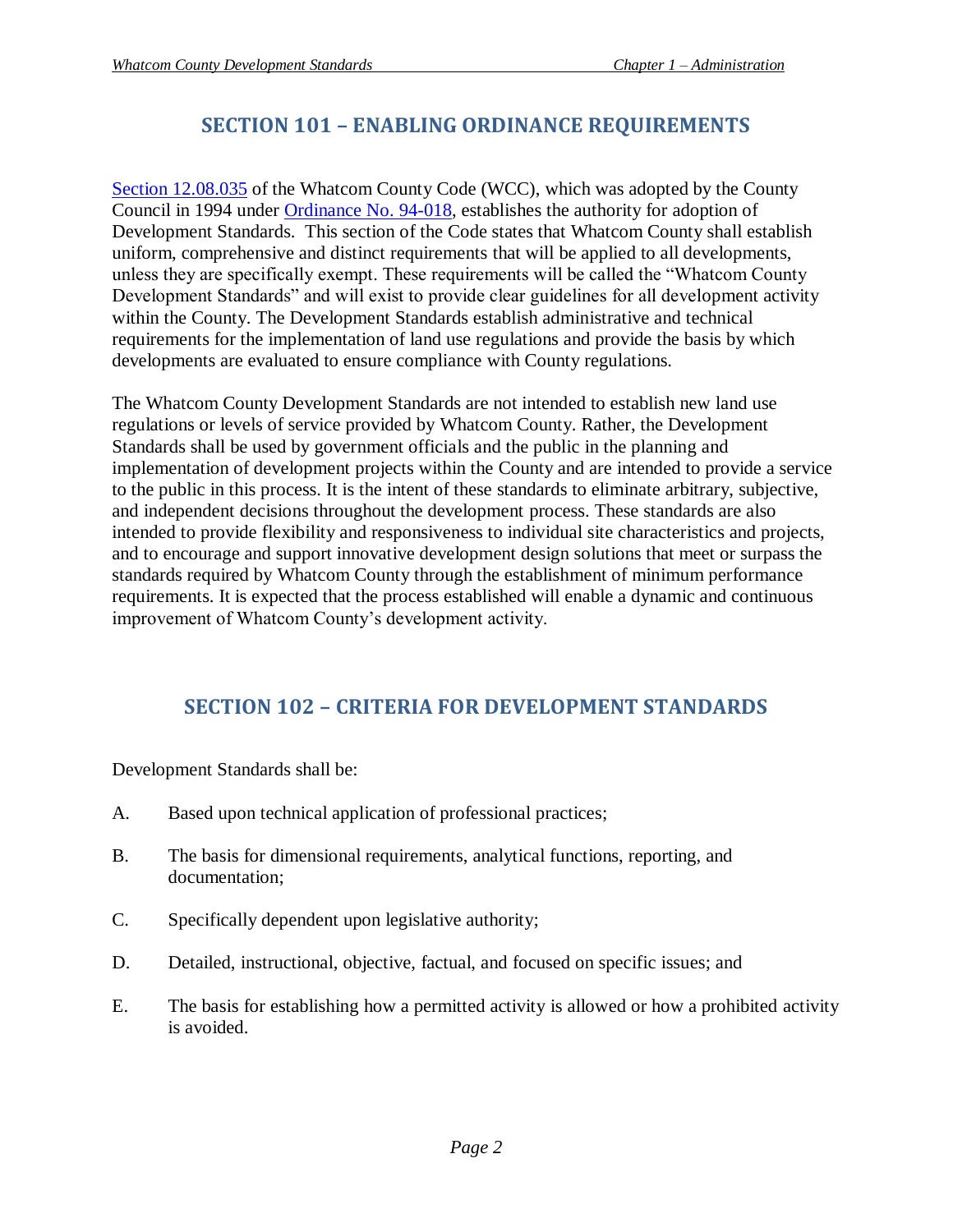## **SECTION 103 – TECHNICAL ADMINISTRATOR DUTIES**

<span id="page-2-0"></span>The Technical Administrator shall perform the following functions:

- A. Administering the Development Standards, which includes making administrative decisions relating to compliance of individual applications or projects with the Development Standards.
- B. Approving or denying administrative variance requests.
- C. Making recommendations to the Technical Advisory Committee (TAC) for modifications to the Development Standards. Recommendations for minor modifications that affect only procedural or reporting criteria may be made directly to the County Executive without a recommendation to the TAC.

## **SECTION 104 – TECHNICAL ADVISORY COMMITTEE DUTIES**

<span id="page-2-1"></span>The TAC shall perform the following functions:

- A. Making recommendations to the County Executive for approval of new Development Standards or major modifications of existing Development Standards. TAC review is intended to ensure compliance with land use regulations and comprehensive plans, consistency with accepted professional practices, and consistency with adopted County objectives through evaluation of technical and dimensional requirements.
- B. Making recommendations to the County Executive for granting or denying appeals of the Technical Administrator's decisions relating to project designs deemed by the Technical Administrator not to be in strict compliance with the development standards. TAC review is intended to ensure compliance with land use regulations and comprehensive plans, consistency with accepted professional practices, and consistency with adopted County objectives through evaluation of technical and dimensional requirements.

## **SECTION 105 – COUNTY EXECUTIVE DUTIES**

<span id="page-2-2"></span>The County Executive shall perform the following functions:

- A. Approve new or modified Development Standards, subject to review by the County Council if a majority of the County Council or the County Executive requests such review.
- B. Issue a final decision on any appeals filed by any party.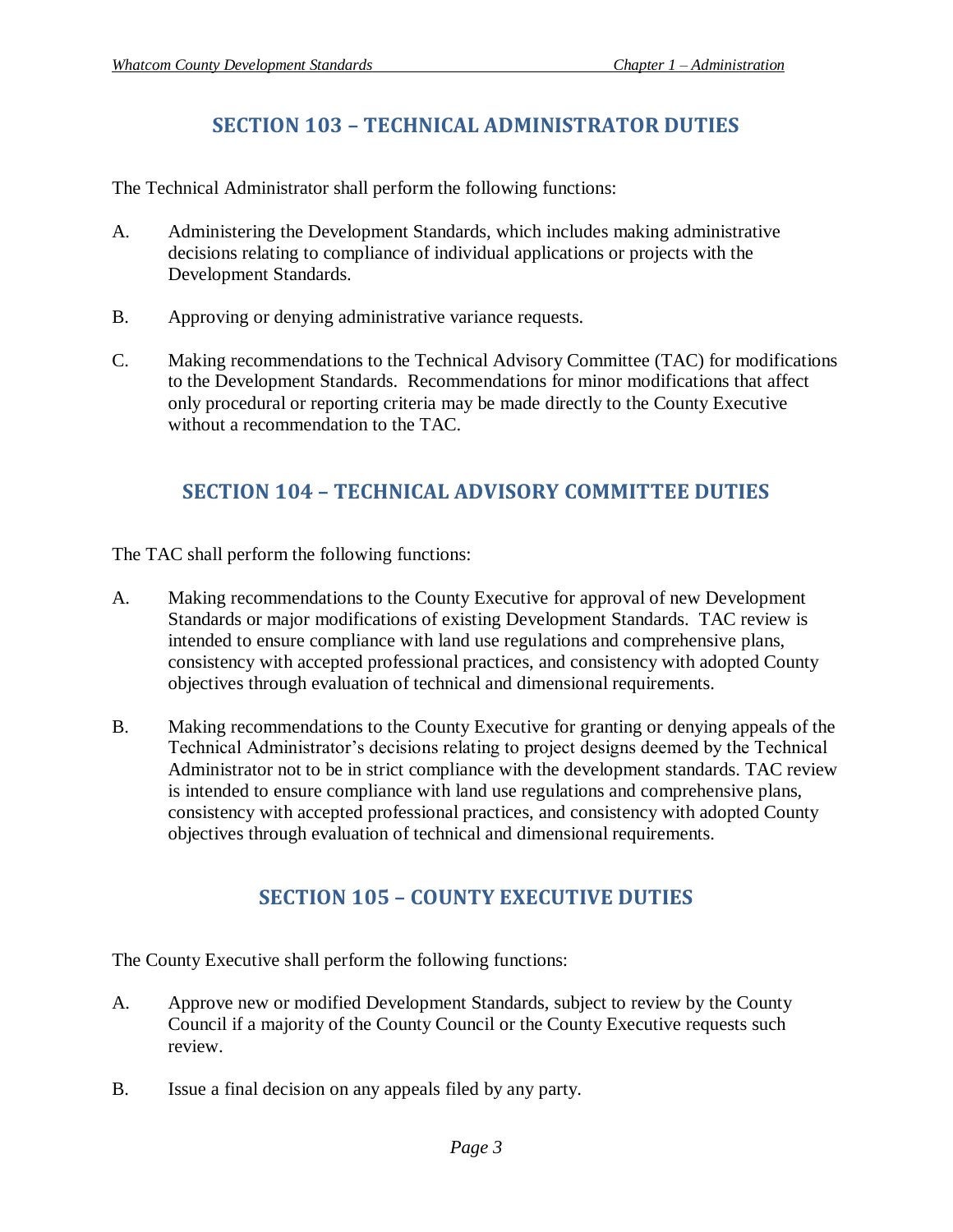## **SECTION 106 – ADMINISTRATIVE VARIANCE PROCEDURE**

- <span id="page-3-0"></span>A. Alternatives to specific requirements of the Development Standards may be considered through the administrative variance procedure.
- B. A variance request must be made to the Technical Administrator. The Technical Administrator will then establish minimum information requirements that must be submitted by the applicant. The Technical Administrator is responsible for reviewing all applications for variances to the Development Standards and is responsible for approving or denying variance requests.
- C. Variances to Whatcom County Development Standards will be issued upon receipt of technical documentation acknowledging that minimum performance requirements will be met.
- D. In order for a variance to be approved, the applicant must demonstrate that all of the following criteria are satisfied.
	- 1. The variance provides an equivalent result, as provided for in minimum performance requirements, that is in the overriding public interest. The objectives of safety, function, environmental protection, and facility maintenance, based upon sound engineering, must be fully met.
	- 2. There are special physical circumstances or conditions affecting the property such that the strict application of these provisions would deprive the applicant of all reasonable use of the parcel of land in question and every effort to find creative ways to meet the intent of minimum performance requirements has been made.
	- 3. The granting of the variance will not be detrimental to the public health and welfare, nor injurious to other properties in the vicinity and/or downstream, nor injurious to the quality of waters of the state.
	- 4. The variance is the least possible exception that could be granted to comply with the intent of the minimum performance requirements.
	- 5. No variance shall be issued which will have the overall impact of reducing safety standards or levels of service, or which will not comply with the Whatcom County Code.
- E. The Technical Administrator shall make a decision to approve or deny the variance within 20 calendar days of receiving complete information from the applicant relating to the request.
- F. An administrative variance to the Development Standards requires a fee that covers the full cost of variance review.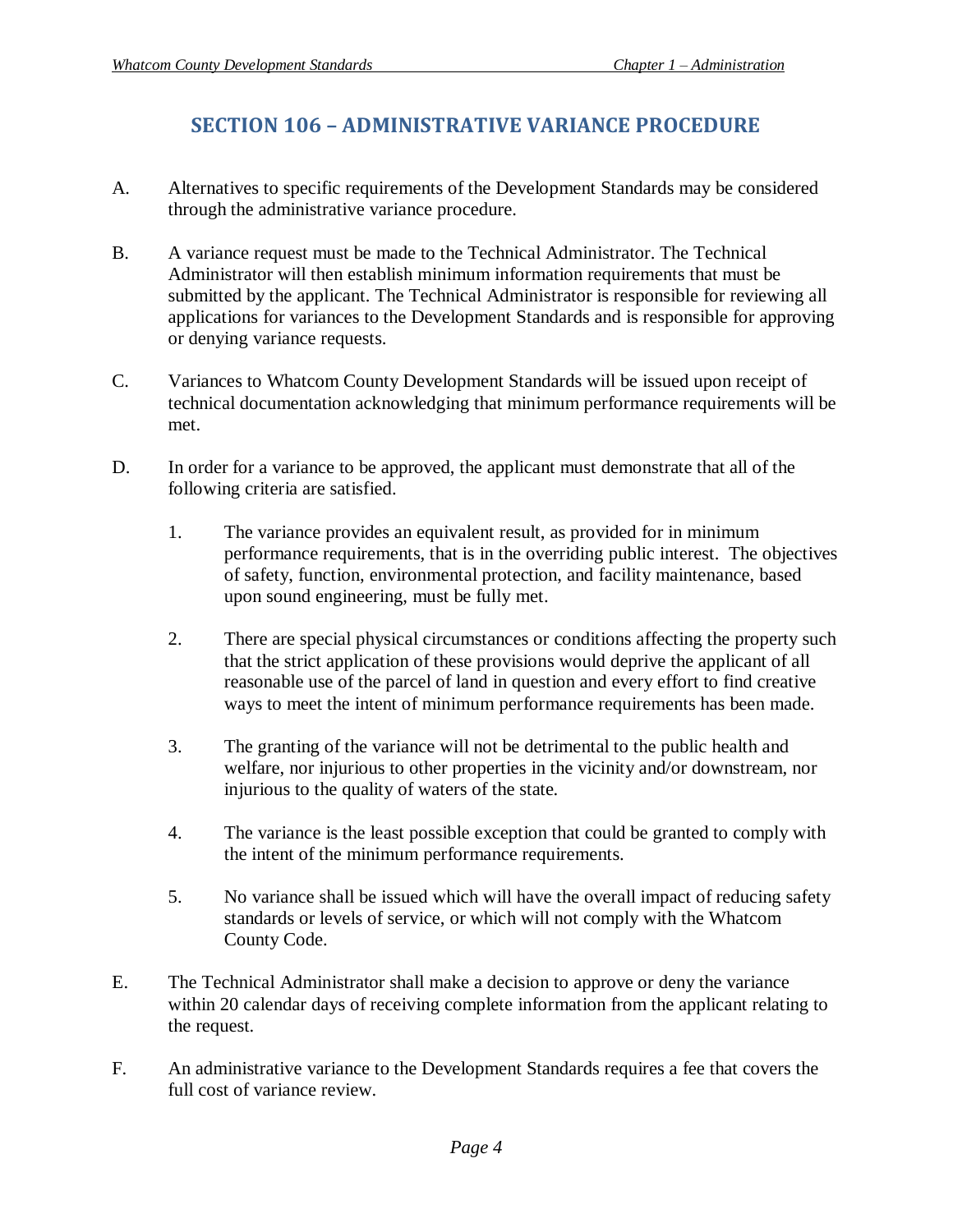## **SECTION 107 – APPEALS**

- <span id="page-4-0"></span>A. The applicant may appeal any final decision of the Technical Administrator. The appeal shall be made to the TAC.
- B. The TAC shall have the authority to hear and recommend to the County Executive, in conformity with [WCC 12.08.035](https://www.codepublishing.com/WA/WhatcomCounty/#!/WhatcomCounty12/WhatcomCounty1208.html) and the Whatcom County Development Standards, changes to any order, requirement, permit decision or determination made by the Technical Administrator in administering the Whatcom County Development Standards.
- C. An appeal must be filed with the Planning and Development Services Department in writing within 20 days of the action being appealed and the County must make a final decision regarding this appeal within 60 days of the filing.
- D. The cost of this appeals process shall be borne by the applicant. Staff time shall not be factored into this cost.

## **SECTION 108 – FINANCIAL RESPONSIBILITIES**

<span id="page-4-1"></span>The financial responsibility for making the improvements required by these Development Standards shall be upon the developer. Securities may be posted as set forth in these Development Standards and County Ordinances.

# **SECTION 109 – SPECIAL DISTRICTS**

<span id="page-4-3"></span><span id="page-4-2"></span>The Development Standards may identify or reference special districts, special management areas or subareas subject to individual, more restrictive standards. These districts shall be referenced specifically in each chapter and shall clearly be identified regarding the applicability of each requirement.